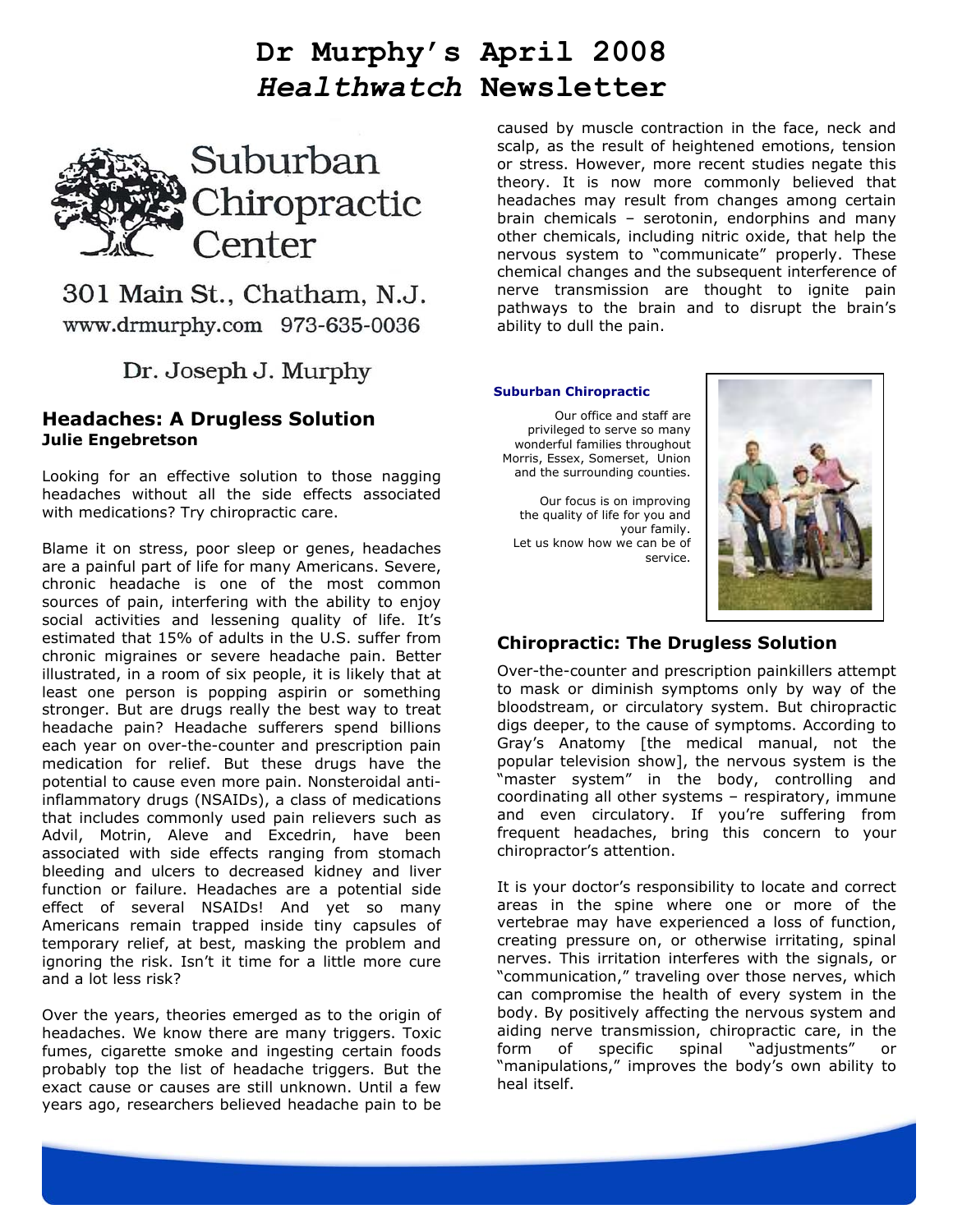#### **About 10% of U.S. Adults Sleepy**

About 10 percent of U.S. adults report not getting enough rest or sleep every day in the past month, a government report said. The Centers for Disease Control and Prevention's Morbidity and Mortality Weekly Report analyzed data from CDC's Behavioral Risk Factor Surveillance System survey for four states -- Delaware, Hawaii, New York and Rhode Island -- and found only one out of three adults said they got enough rest or sleep every day in the past month. Among the four states analyzed, the percentage of adults who reported not getting enough rest or sleep every day in the past 30 days ranged from 14 percent in Delaware to 8 percent in Hawaii. The study found that the prevalence of insufficient sleep decreased with age. An estimated 13.3 percent of adults ages 18 to 34 reported insufficient rest or sleep every day in the past month, compared to only 7.3 percent of adults age 55 and older. "It's important to better understand how sleep impacts people's overall health and the need to take steps to improve the sufficiency of their sleep," lead author Lela R. McKnight-Eily of the CDC's Division of Adult and Community Health said in a statement.

UPI – Copyright 2008

## **A Little Exercise Lessens Fatigue**

Exercise may help tired coach potatoes boost energy 20 percent, a study by the University of Georgia found. The study, published in Psychotherapy and Psychosomatics, found moderate-intensity exercise reduced fatigue 49 percent but the low-intensity exercise group had an even greater reduction in fatigue -- 65 percent. "It could be that moderateintensity exercise is too much for people who are already fatigued, and that might contribute to them not getting as great an improvement as they would had they done the low-intensity exercise," senior study author Patrick O'Connor said in a statement. The researchers divided 36 volunteers with nondisease related fatigue who did not regularly exercise into three groups. The first group engaged in 20 minutes of moderate-intensity aerobic exercise three times a week for six weeks and the second group engaged in low-intensity aerobic exercise for the same time period. The control group did not exercise. "Exercise traditionally has been associated with physical health, but we are quickly learning that exercise has a more holistic effect on the human body and includes effects on psychological health," study lead author Tim Puetz said in a statement.

#### **Breaking Up Can Be Too Much for Teens**

Breaking up is hard to do at any age, but the intense emotions that come with a breakup can be too much for some teens, a U.S. child psychiatrist says. Dr. Norma Clarke, a child psychiatrist at The Menninger Clinic in Houston, says that she has treated teens who have attempted suicide, cut themselves and abused alcohol or drugs because they have trouble dealing



with a breakup. In isolated cases, some teens undergoing a breakup may feel so depressed that they also harm others and a break up is the second most common reason that teens attempt suicide, Clarke says. A breakup signals to parents to be alert for signs of trouble in their teen's emotional health. "If your teen falls off the deep end and you have a sense that you are losing control of him or her, you need to intervene," Clarke says in a statement.

ArticleCity.com - Copyright 2008

## **Why Woman Remember More**

Swedish researchers found that episodic memory - long-term memory based on personal experiences - favors women. Psychologists Agneta Herlitz and Jenny Rehnman in Stockholm, Sweden, say their study found women excelled in verbal episodic memory tasks -- such as remembering words, objects, pictures or everyday events -- and men outperformed women in remembering symbolic, nonlinguistic information -- like remembering how to find their way out of the woods. However, when it comes to remembering the location of car keys, women are favored although this type of memory involved both verbal and visuospatial processing, the researchers say. "In addition, women are better than men at remembering faces, especially of females and the reason seems to be that women allocate more attention to female than to male faces," the authors say in a statement. In additional studies, the psychologists also discovered that women perform better than men in tasks requiring little to no verbal processing, such as recognition of familiar odors. The findings are published in the Current Directions in Psychological Science.